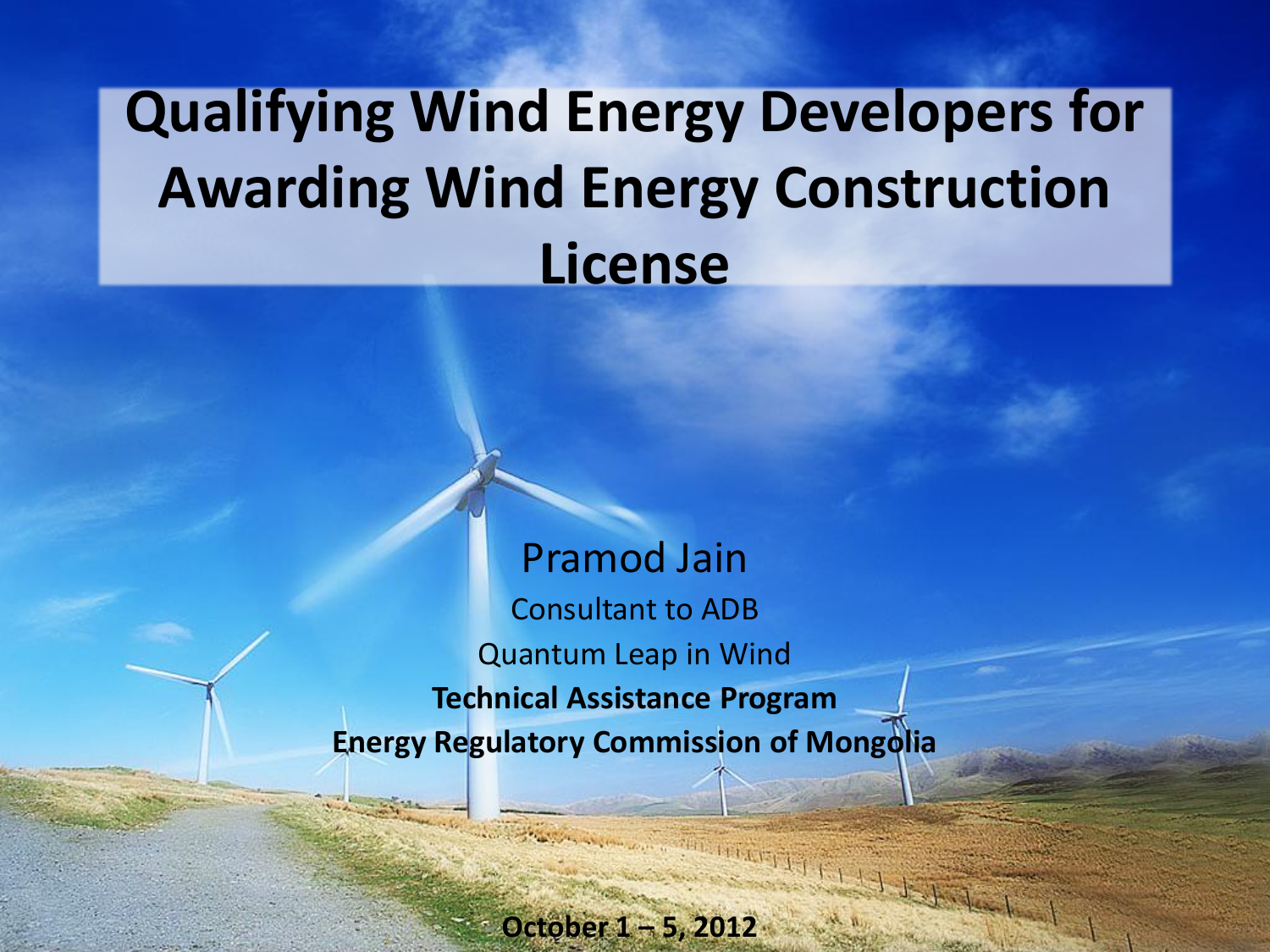## The Dilemma

- Who is worthy of license?
	- Large conglomerate
	- Startup
- What should be the process?
	- First-come-first-serve
	- Competition
- What about cost of generation?
	- Lowest cost
	- Reasonable cost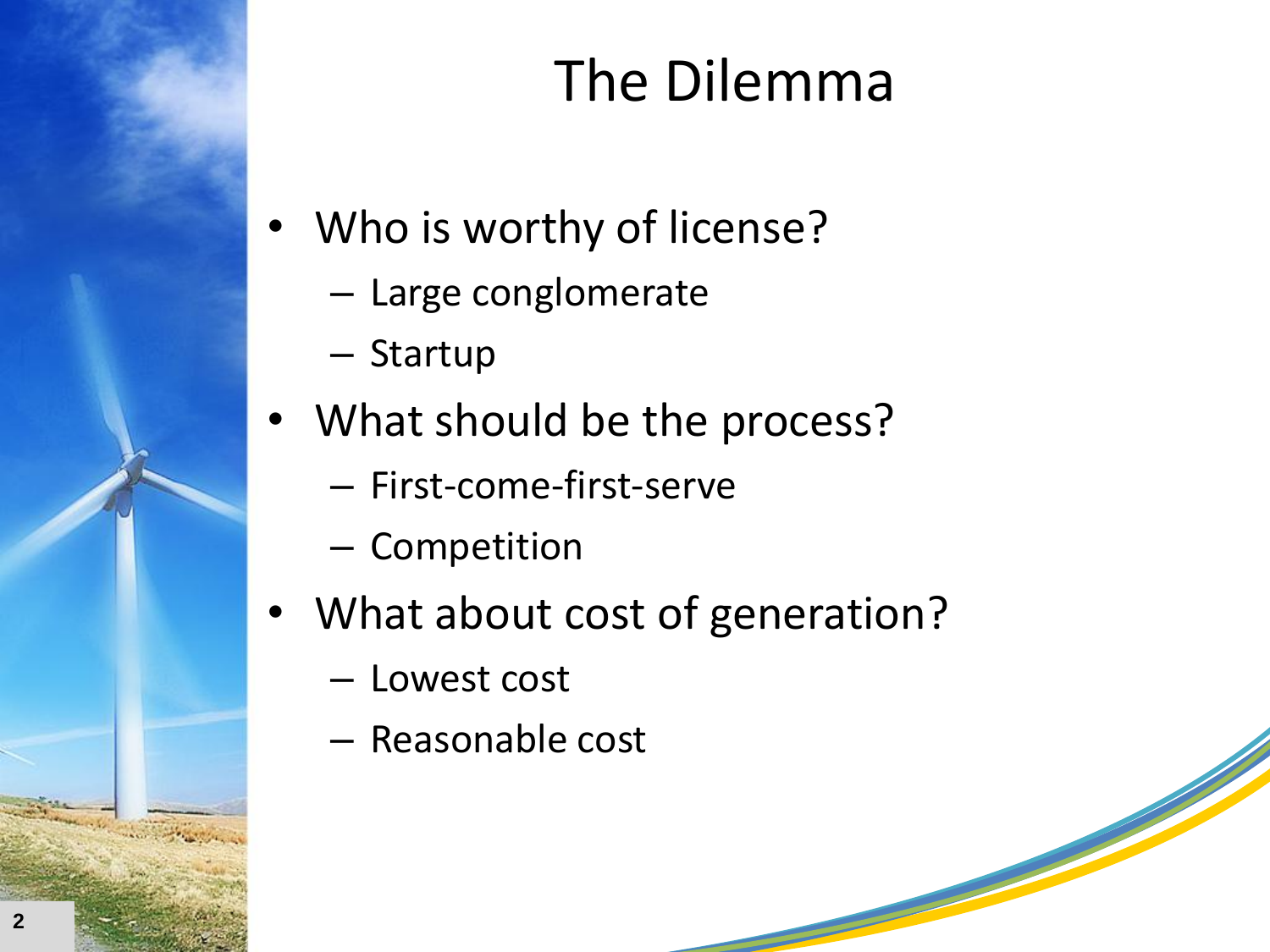## The Goal

- Prevent speculators from acquiring licenses
- Prevent organizations from acquiring licenses that are financially insolvent and/or organizations that do not have demonstrable financial capability to invest in a wind farm project
- Prevent companies from deploying projects with lower quality, uncertified and cheaper wind turbines and related equipment.
- Encourage financially capable companies to bid for licenses
- Allocate resources to serious projects:
	- Location/Land
	- Transmission capacity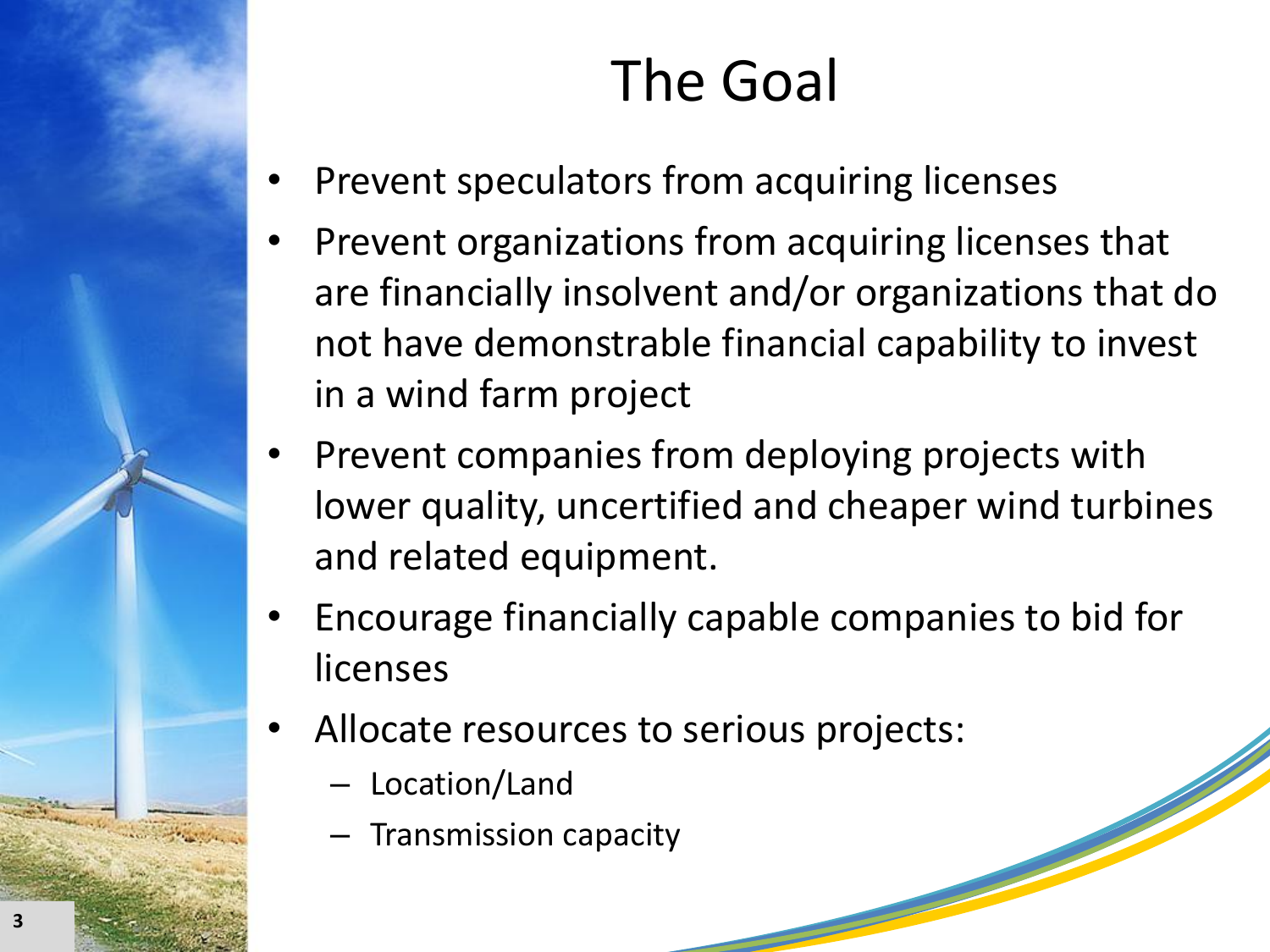# Criteria for Qualifying Wind Energy Projects/Developers

- 1. Issue construction license only after developer has spent resources on doing all the necessary preparatory work to take a project from concept stage to feasibility
	- Issue a provisional license to do preparatory work, with strict conditions for performance
	- Assumption: Only the serious developers will endure rigorous preparatory work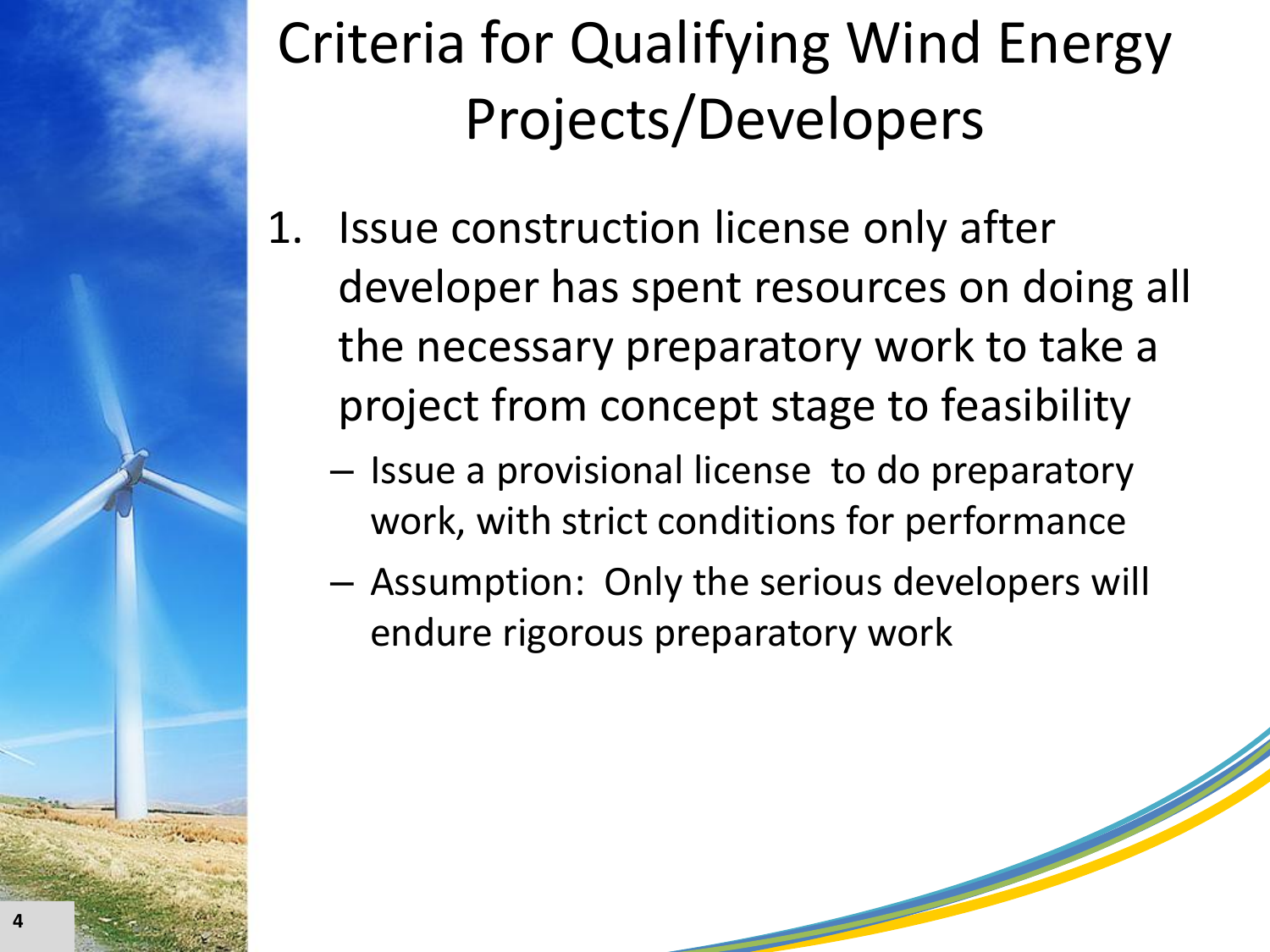# Criteria for Qualifying Wind Energy Projects/Developers

- 2. Issue licenses with a performance bond: Require developer to deposit significant amount of money, with a link between reaching milestones and refund of deposit
	- Assumption: Only the serious developers will deposit significant amount of money, which is forfeited if the license conditions pertaining to achieving milestones are not met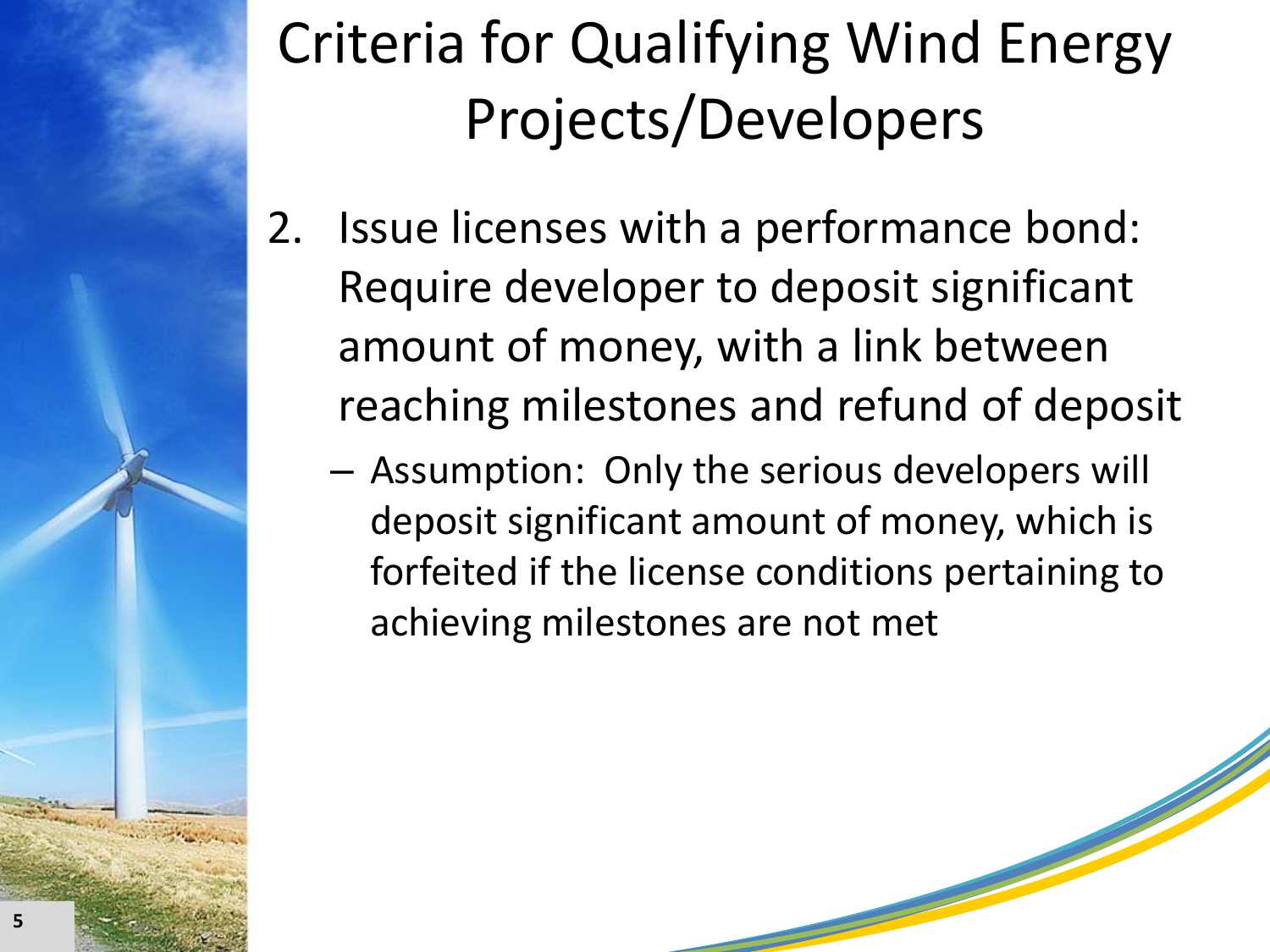# Criteria for Qualifying Wind Energy Projects/Developers

- 3. Issue licenses to organizations with a strong balance sheet.
	- Example criterion: Balance sheet is able to support 50% equity stake in the wind project
	- Assumption: Only the financially capable developers will qualify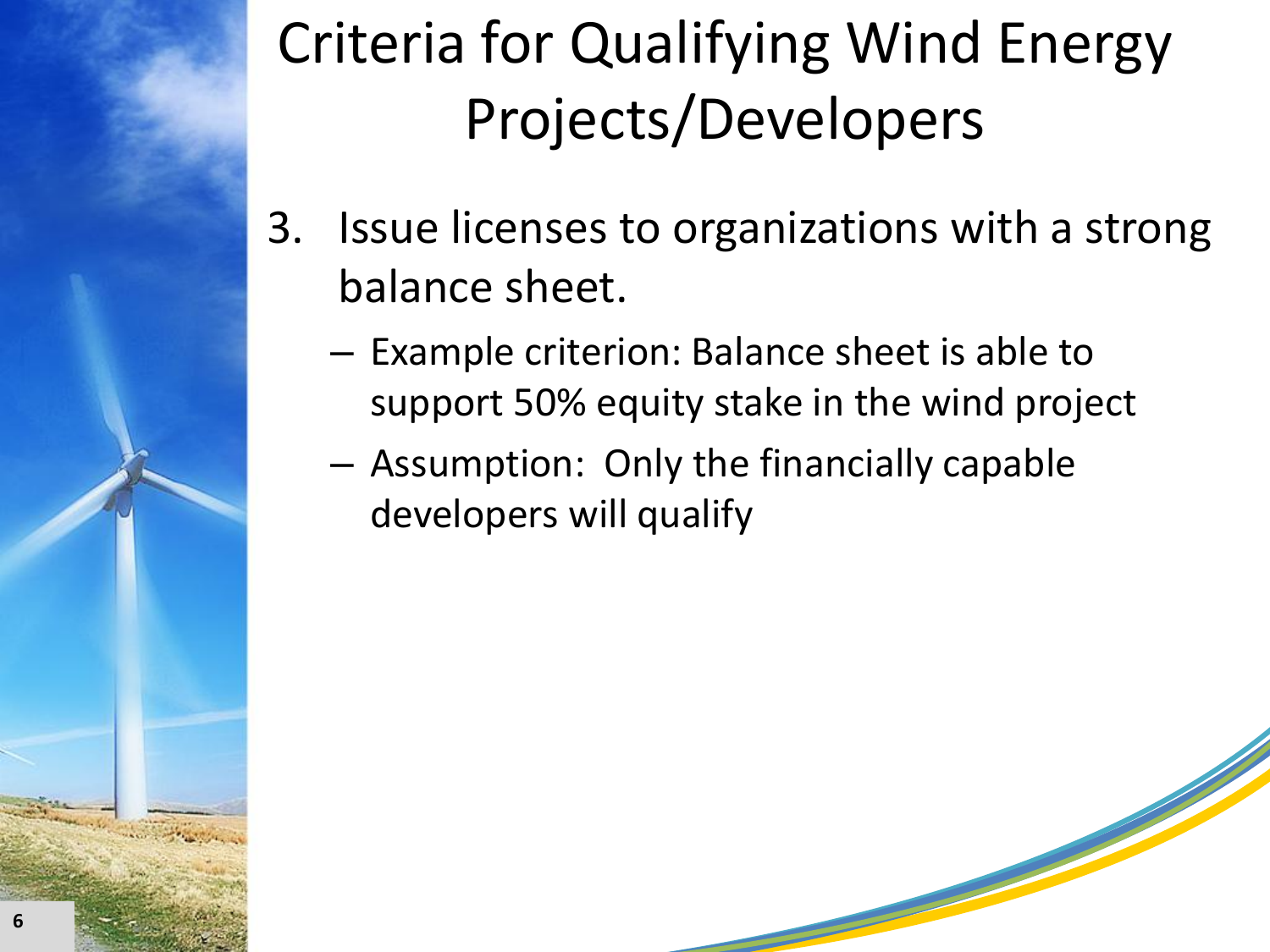

## 1a. Provisional License

- A best practice is to award provisional license to a developer in order to perform the preparatory work, and to award a construction license based on an expert evaluation of the completed preparatory work
	- An overall expiry period (2 to 3 years)
	- Revocation of PL for not achieving milestones within deadlines.
		- Examples of milestones include, deployment of at least 50m mettower within 9 months of issue of provisional license.
	- Strict conditions for renewal of the provisional license, in case developer is unable to meet milestones
	- Performance bond, which is deposit of 10 to 25% of the cost of development work
		- The amount of performance bond is returned to the developer upon completion of the proposed preparatory work within the specified timeframe. Amount is forfeited for non-performance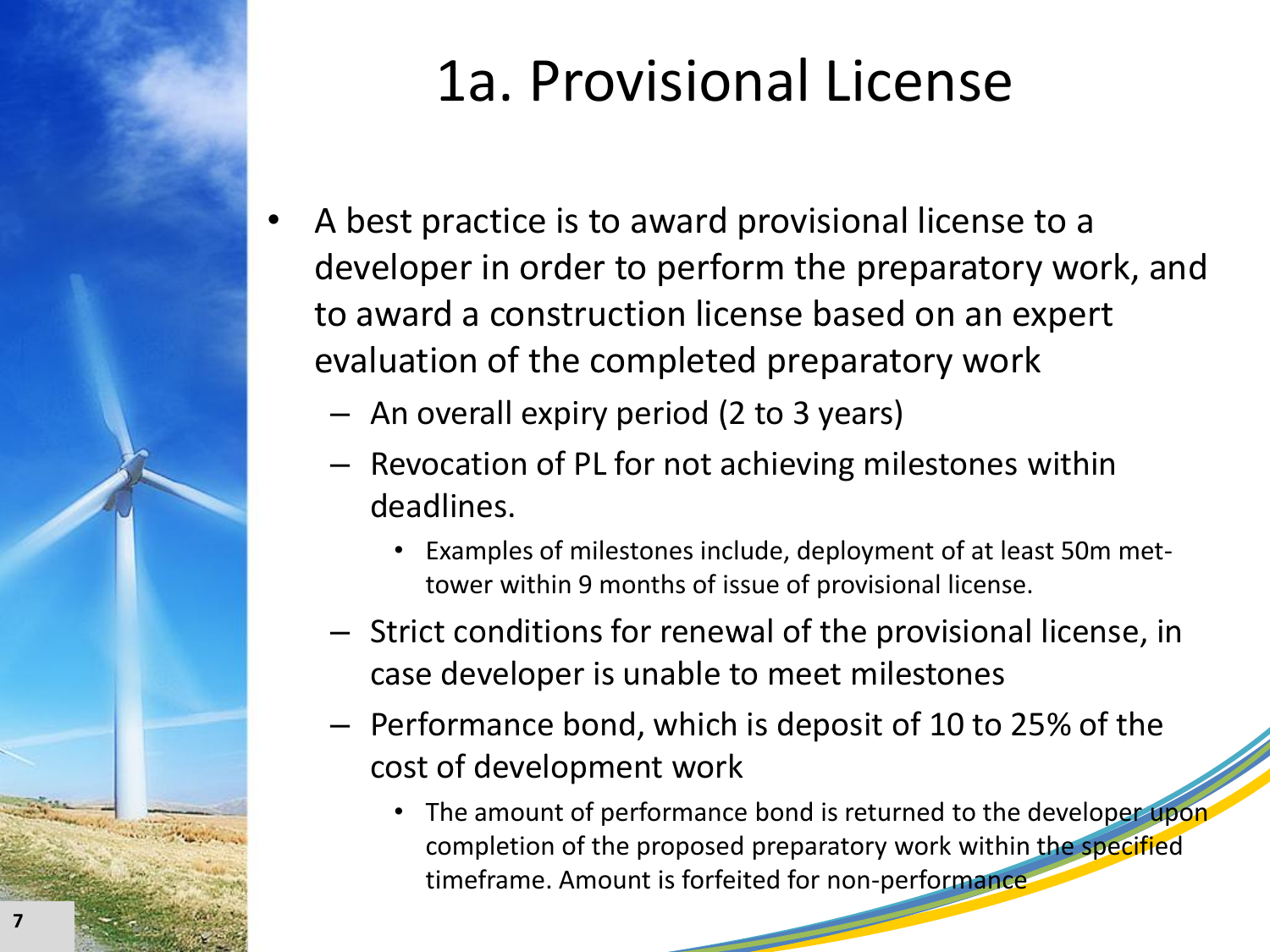#### 1b. Construction License

Issue a final construction license after developer has invested in performing all the preparatory work:

- Wind measurements for at least one year with met-mast of height 50 meters or higher
- Wind resource assessment
	- The result of the WRA must be in the acceptable range. The result is typically expressed in terms of P50, P90 and P95 net plant capacity factor.
- Land lease or land purchase agreement
- Preliminary interconnection agreement
- Basic environmental assessment (avian, wildlife, visual impact, noise and others) with a determination that there are no critical issues with the proposed site
- Overall wind farm design that contains:
	- Certified Wind turbine generator, total capacity of wind farm
	- Layout turbines, Balance of plant
	- Project plan for various activities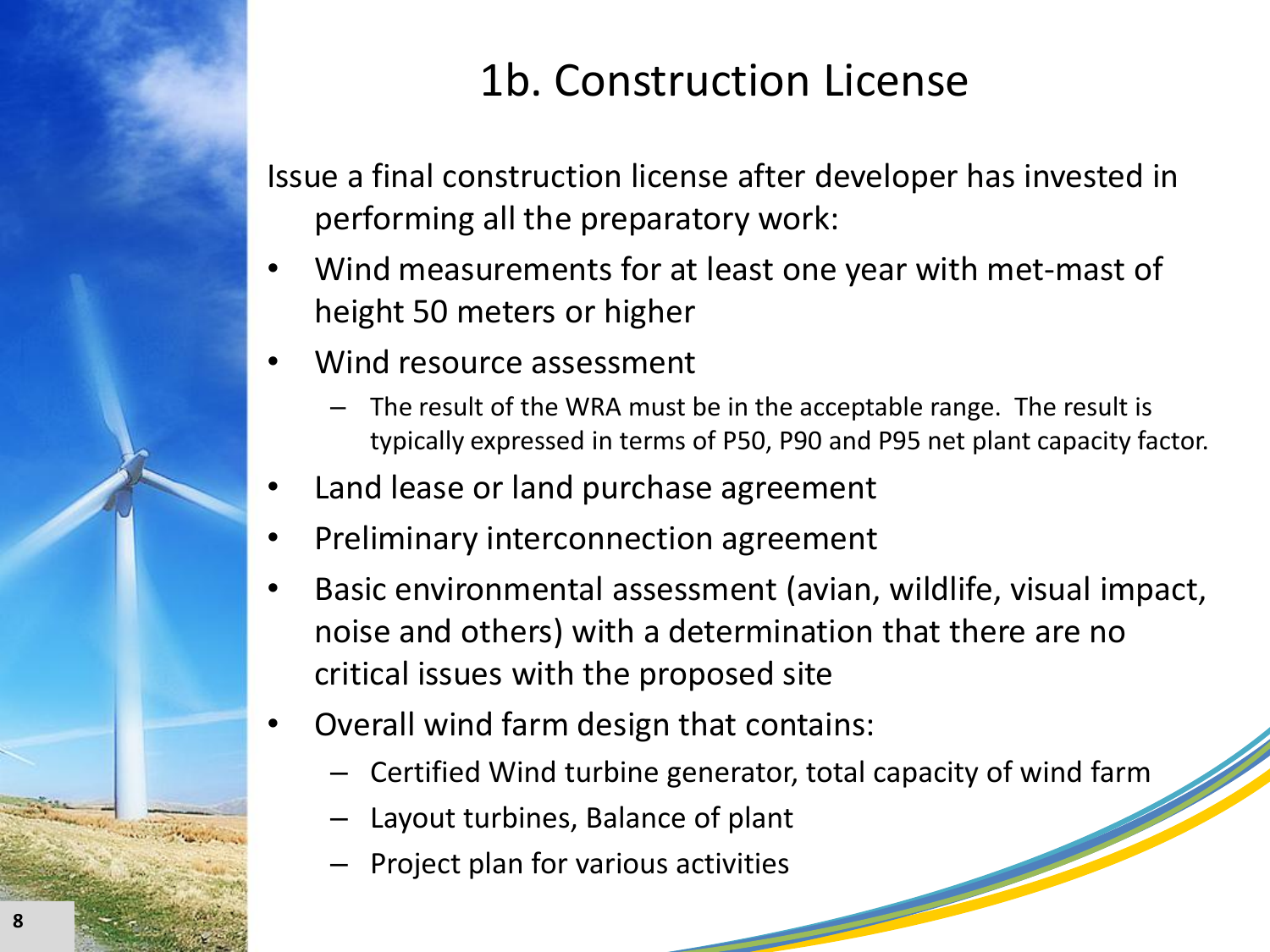

### 1b. Construction License, Contd.

- Financial plan with:
	- Economics of wind farm
	- Commitment from equity and debt financiers
	- Results in acceptable range
		- Levelized cost of energy
		- Return on equity
		- Debt service coverage ratio.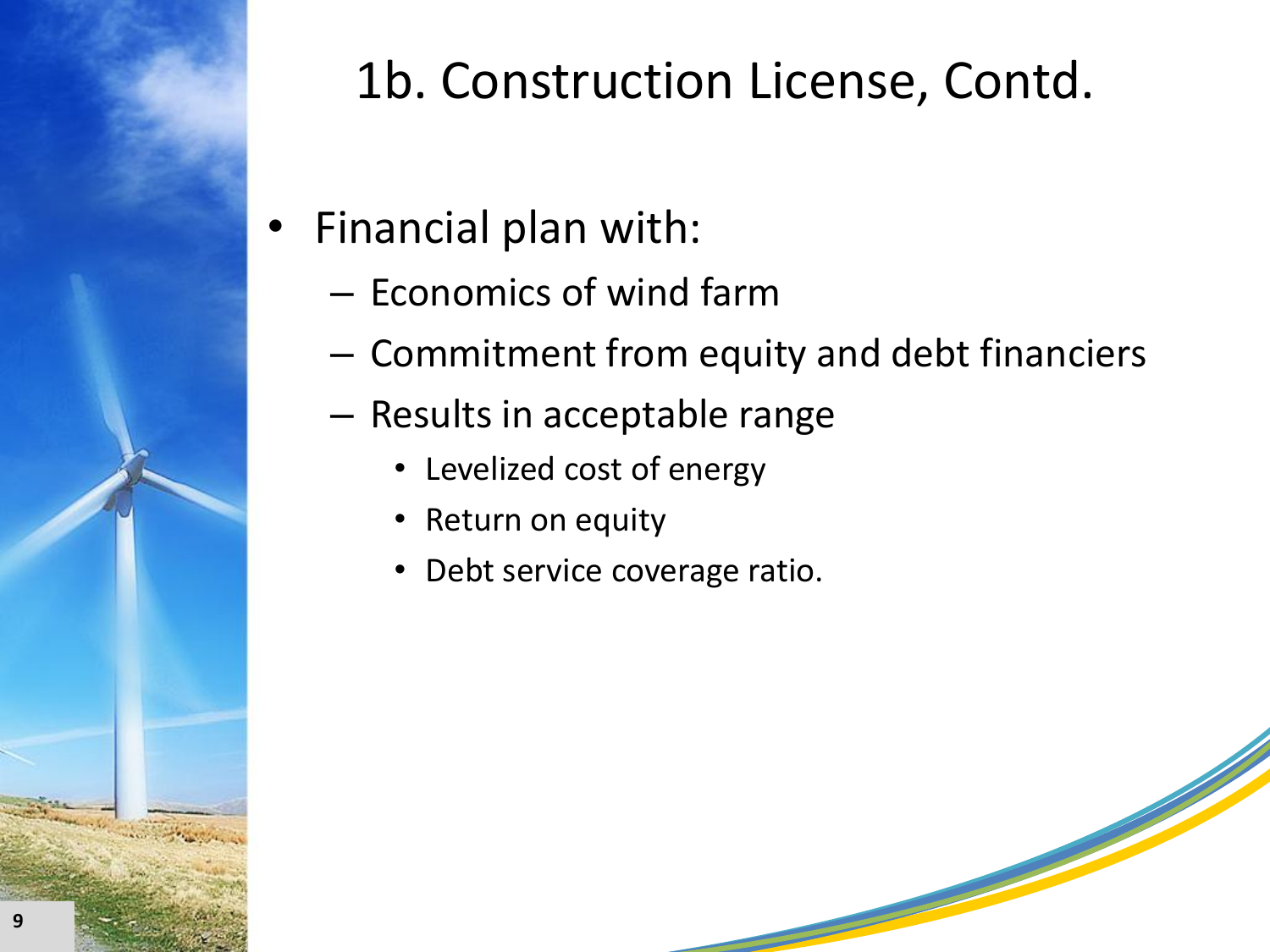

### 2a. Financial Preconditions

- Financial preconditions for both provisional and full licenses should be designed with the goal of attracting developers that are ready to implement wind energy projects
	- Deposit of 10 to 25% of the cost of preparatory work before a provisional license is issued. This amount is returned when the construction license is issued.
	- Deposit of x% of total cost of project with the license application. x% may be in the range of 1% to 5%. This is akin to requiring a deposit from auction participants. Part of the license application deposit may be returned as important milestones are met. If the milestones are not met, the deposit amount is forfeited
	- Revocation of construction license, cancellation of land lease and release of block on transmission capacity, if clearly defined milestones are not met by the project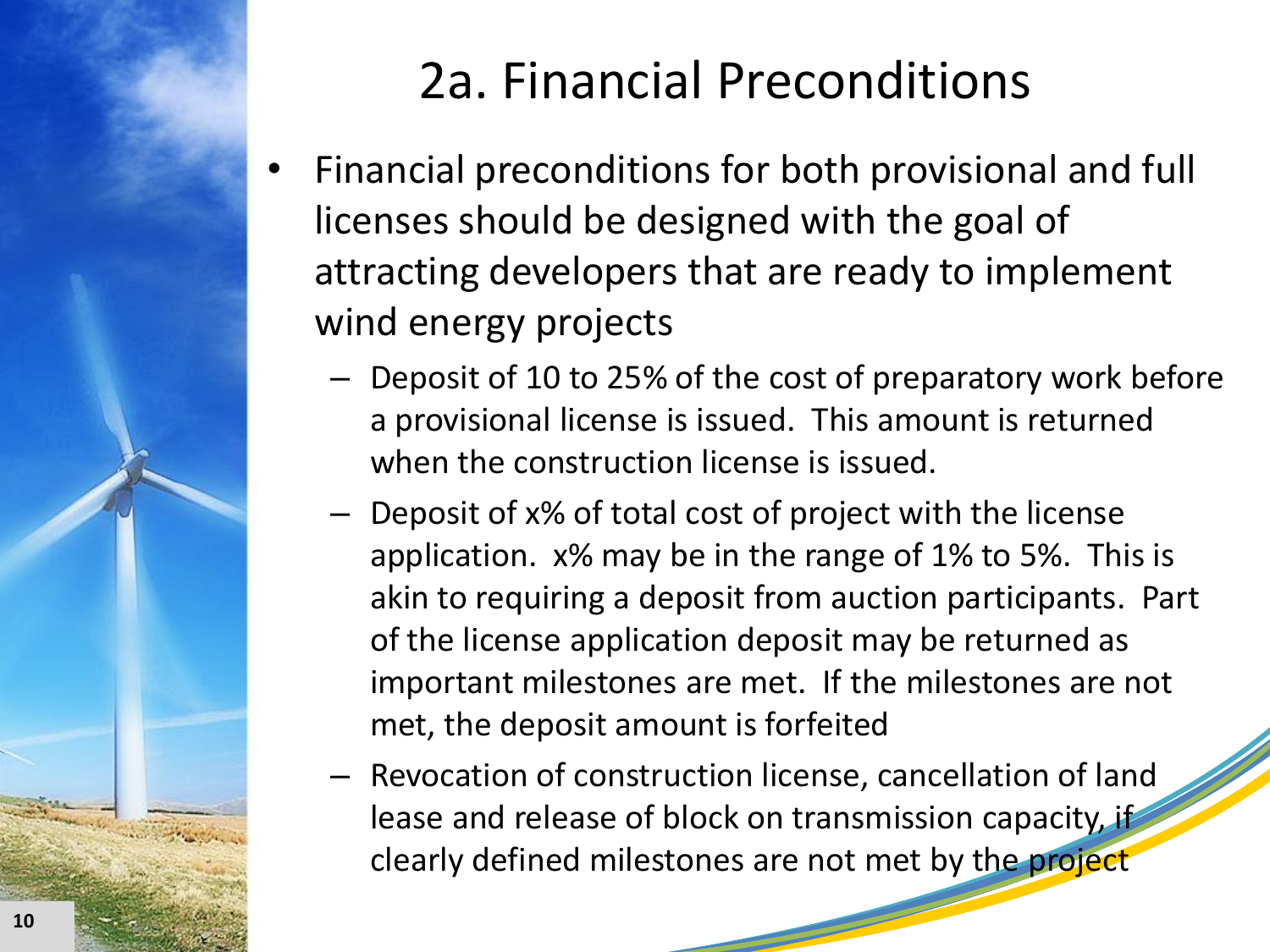

### 2b. Illustration of Performance Bond

- An illustration of milestone based process:
	- a% of deposit amount is refunded after license is issued
	- b% of deposit is refunded after contract is signed with turbine manufacturer and an advance is paid to the turbine manufacturer
	- c% of deposit is returned after civil work begins
	- d% of deposit is returned after turbines are received at the site
	- Rest of the deposit is returned after successful commissioning of the project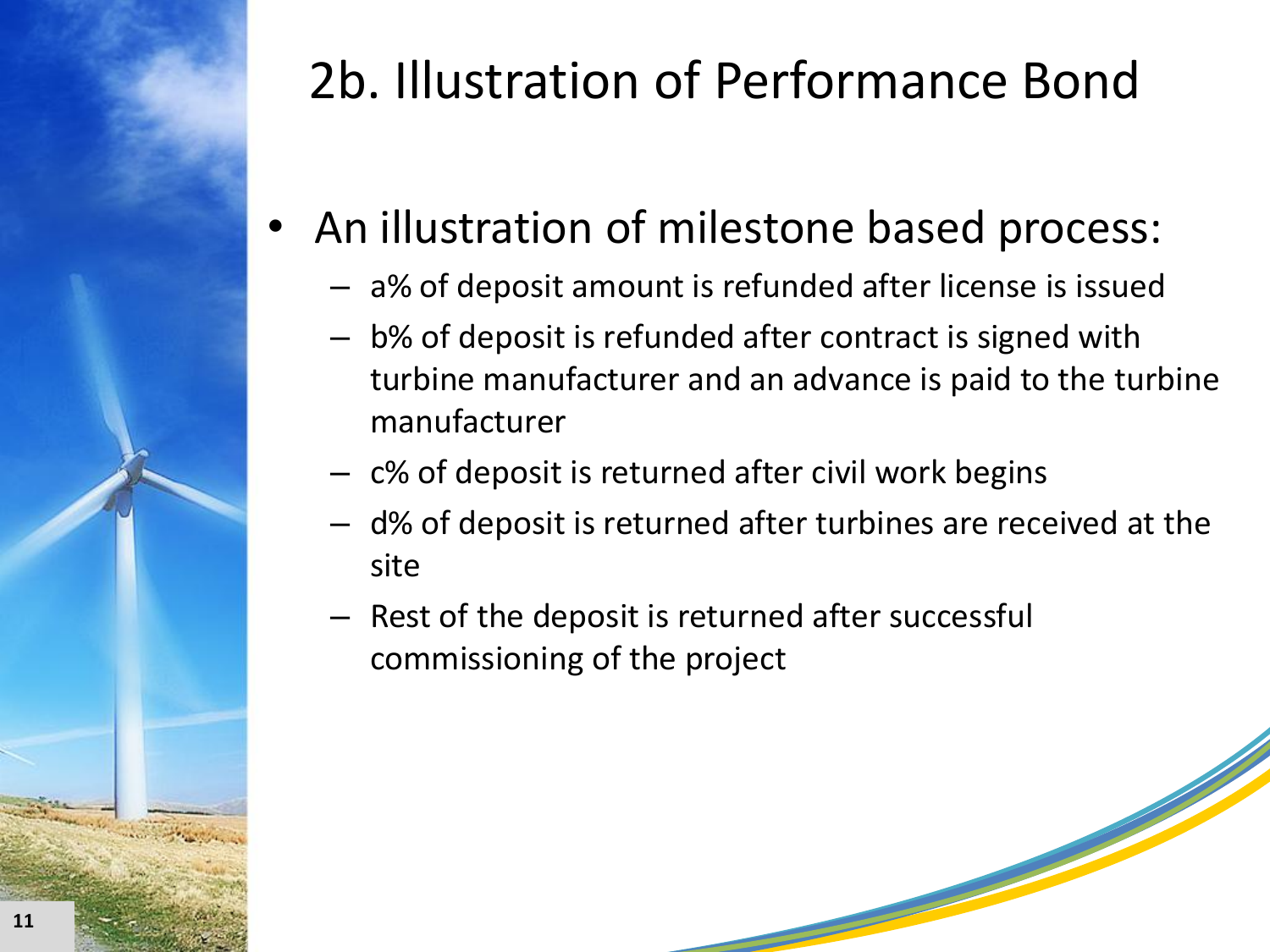

## 3. Balance Sheet Requirements

- Specify requirements on the balance sheet of developers seeking a license. For example:
	- Balance sheet than can support at least 50% equity ownership in the wind farm
- Limitations of this approach:
	- Precludes startups from participating in the sector
	- Precludes organizations/individuals that do not have the capital, but possess a variety of other capabilities essential to a wind project.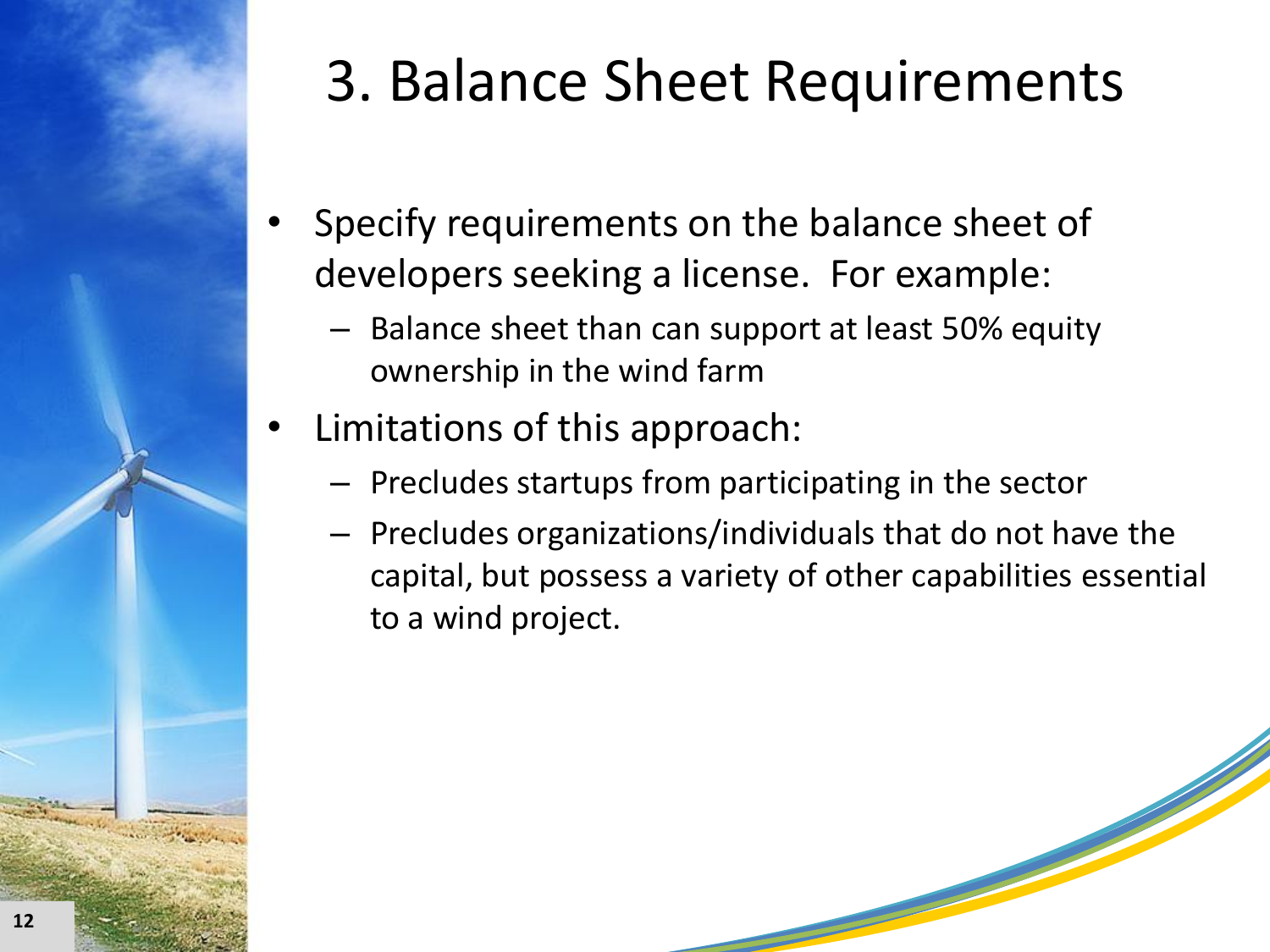### **Conclusions**

- Qualifying wind developers for awarding wind construction licenses is a complex problem
- Qualification criteria are important in order to realize targets for wind energy
- The key elements to designing a qualifying system:
	- Qualification criteria must be country specific
	- Essential to choose a combination of criteria (licensing and financial) and tailor the criteria to local conditions
	- Continuous review and update of criteria and constant evaluation of the effectiveness should lead to higher levels of participation from serious developers
	- Transparent and effective implementation and enforcement of qualifying criteria is as important as the criteria